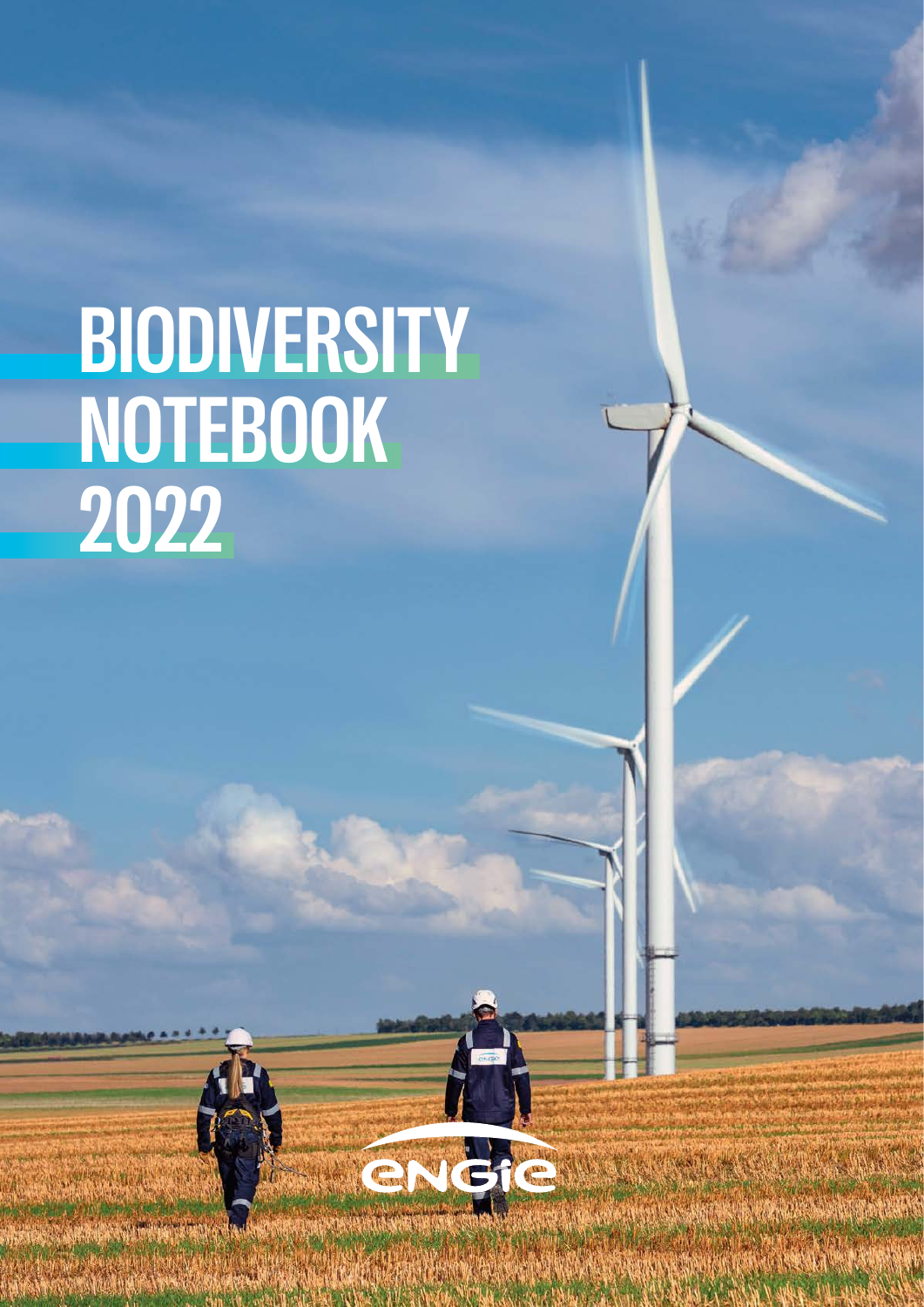# **EDITORIAL**



Our businesses and projects integrate biodiversity protection from<br>the investment decision to operations for two simple reasons: the loss of biodiversity reduces the performance of ecosystem services and has an impact on climate change. If we fail to halt the loss of biodiversity, we lose the fight against climate change. The deployment of the technologies needed to decarbonize our energy mix must take into account the expectations of local stakeholders with regard to biodiversity. For this reason, at ENGIE, we have strong commitments in terms of both the climate and biodiversity. Our strength lies in our ability to combine a global approach to the energy system with a local approach to

biodiversity and stakeholder engagement. We have set ambitious objectives for biodiversity, through act4nature international: in particular, we undertake to have implemented action plans in coordination with stakeholders for 100% of sites near a protected area by 2030 and to implement nature-based solutions to combine climate change adaptation of assets with the preservation of biodiversity.

# **Pierre-François Riolacci**

Executive Vice President in charge of Finance, Corporate Social Responsibility and Purchasing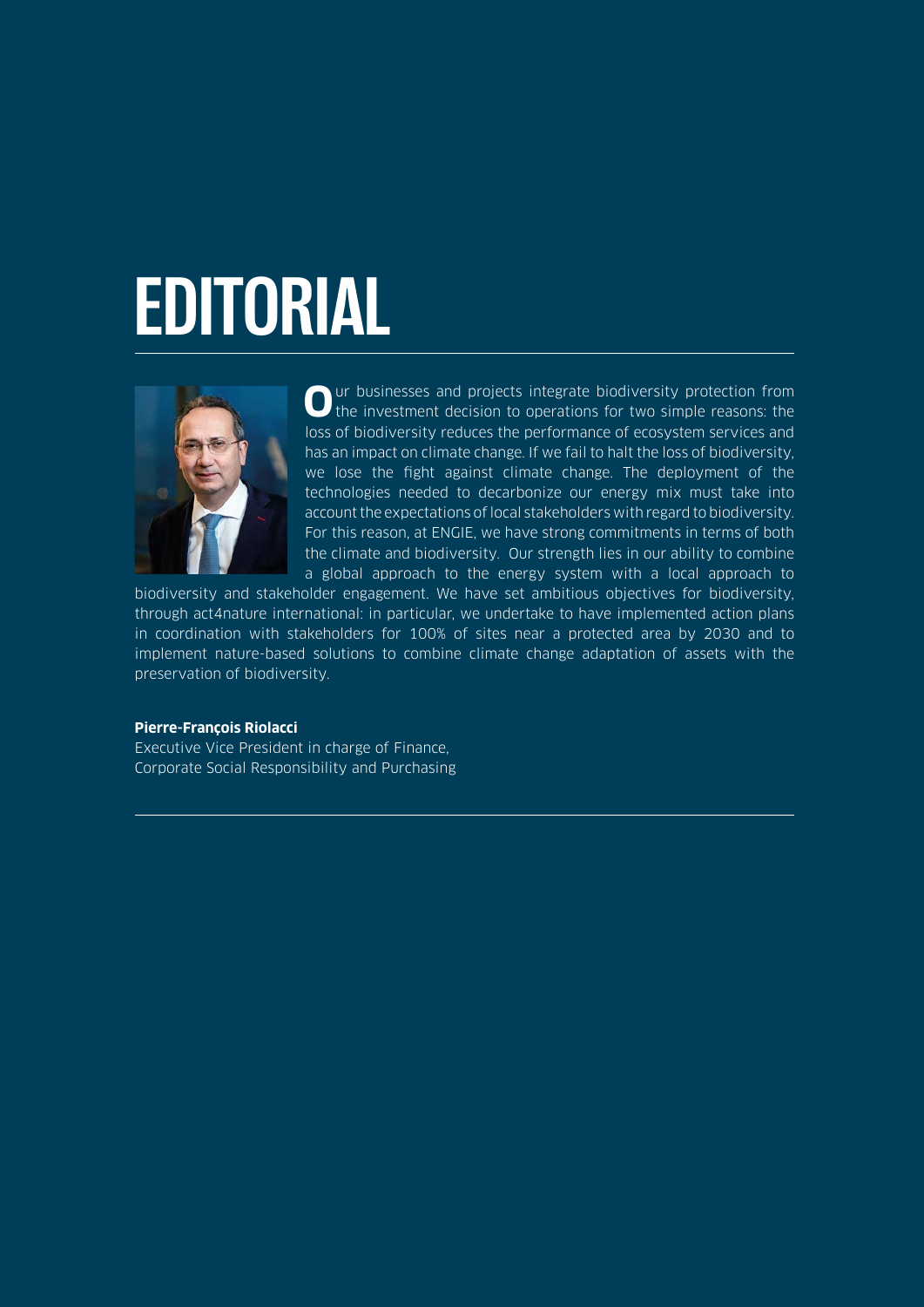# **GOVERNANCE THAT MEETS THE CHALLENGES**

As climate and biodiversity challenges are intrinsically connected, they are subject to rigorous attention and management at the highest level of the Group.

# **A governance process based on demanding benchmarks**

ENGIE's biodiversity strategy is broken down into objectives monitored by the Executive Committee and the Board of **Directors** (via the Ethics, Environment and Sustainable Development Committee) and validated externally by a third party such as the steering committee act4nature international. Performance progress is measured at least once a vear and published in official documents (website, Universal Registration Document and Integrated Report). All results are verified each year by external auditors.

ENGIE wishes to incorporate the future recommendations of the Taskforce on Nature-related Financial Disclosures (TNFD) and the Science Based Targets for Nature (SBTN) as soon as possible. The Group monitors work in progress and participates in the pilot phase of the SBTN, as these are two relevant tools for thein-depth analysis of the risks and opportunities concerning nature and for incorporating the financial aspect of biodiversity-related impacts into the strategy.

## **A collaborative approach**

Believing that a collaborative approach is essential to increase its impact, and keen to share its commitment and experience, in 2021 ENGIE took part in major events aimed at accelerating collective engagement in favor of biodiversity: the One Planet Summit, the first part of COP 15, the European Business and Nature Summit and the World Nature Congress. We have also signed up to Business for Nature's Call to Action to defend biodiversity at the highest level.

### **Integrating biodiversity into project analysis**

ENGIE does not develop any projects without assessing their impact on biodiversity and systematically strives to make a positive impact. The Group implements a four-stage process:

# **1.** Avoid any negative impact;

**2.** If this is not 100% achievable: reduce negative impacts as much as possible;

- **3. Offset those** which cannot be reduced:
- **4.** If the residual impact cannot be offset: abandon the project.

When the potential impact cannot be avoided or offset, the Group does not hesitate to abandon projects. This was the case for two projects in the Grand Est region of France due to the potential impact on species and habitats, particularly on Red kites, a species classified as vulnerable on the IUCN Red List. This was also the case in the United States, where a solar farm project would have disturbed gopher tortoises.

The Marseille Manifesto adopted on this occasion was based on three major themes:

- adopting a global framework for biodiversity transformative, effective and ambitious – at COP 15 in May 2022;
- incorporating the protection of nature into the global post-Covid recovery; and
- taking coordinated action against the interconnected crises of climate and biodiversity.



**USINESS** 

Eva Zabey,

Executive Director, Business For Nature



We need to shift our relationship with nature. The upcoming COP15 Biodiversity Conference is our best chance to secure a healthy future for people and the planet. Businesses are part of the solution; they must rapidly scale and speed up action and raise their voice for nature publicly. For example, by calling on governments to adopt a mission to halt and reverse biodiversity loss by 2030 and to redirect subsidies that are harmful to biodiversity. Companies can take 'no regret' actions today like ensuring their supply chains are deforestation free and investing in the protection and restoration of ecosystems. We must act now and work together to deliver an equitable, nature-positive and net-zero future.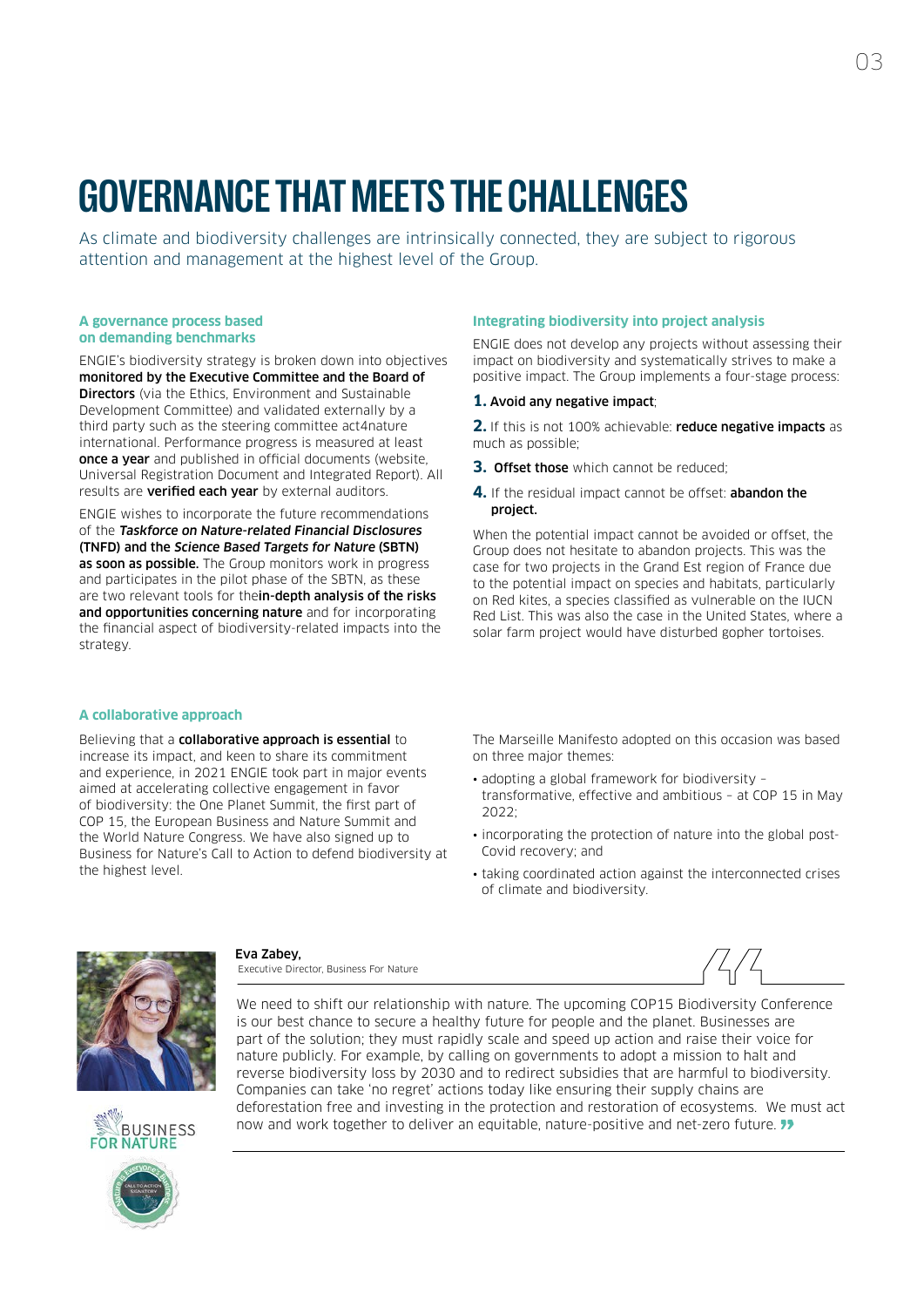# **BIODIVERSITY AT THE HEART OF ENGIE'S STRATEGY AND ACTIVITIES**

To contribute to the fight against the global erosion of biodiversity, remedy its impact, and continue to benefit from ecosystem services, since 2010, the Group has been committed to integrating biodiversity into its strategy with a global approach: from project conception to a site's end of life.

Since 2012, this approach has been accompanied by external commitments to preserving global biodiversity, thereby reaffirming the importance of biodiversity in the Group's strategy and its desire to help achieve global biodiversity objectives. On this basis, for several years ENGIE has been committed to the Stratégie nationale française pour la biodiversité (French National Biodiversity Strategy, SNB), the Business and Biodiversity Pledge, and the preservation of UNESCO World Heritage sites. For over a decade, the Group has also been supported by the French Committee of the International Union for Conservation of Nature (IUCN) and France Nature Environnement (FNE).

In 2021, ENGIE renewed its worldwide act4nature international commitments and was involved in the French initiative "Entreprises engagées pour la nature" (Companies committed to nature). The Group also set out a new road map for 2020–2030 based on the major pressures on biodiversity identified by the IPBES (Intergovernmental Science-Policy Platform on Biodiversity and Ecosystem Services), the United Nations SDGs (Sustainable Development Goals), joint act4nature commitments and issues specific to its activities. These individual commitments can be categorized into four areas, each associated with one or more objectives:

# Area 1 **Footprint and ecological continuity**

ENGIE can contribute to the preservation of biodiversity at its various sites by optimizing the use of its land footprint restoring green corridors and reducing the presence of invasive non-native species.

# Area 2

# **Climate change**

The preservation of biodiversity and the fight against climate change share strong ties. Reducing greenhouse gas emissions to combat global warming is one of the key requirements for preserving biodiversity. The reverse is also true: by preserving the ecological balance and functionalities of a habitat, climatic conditions are naturally regulated.

# ature international

# Area 3 **Value chain**

Impacts on biodiversity are felt throughout the value chain. For this reason, the Group includes the potential impacts of its own activities, as well as those of its supply chain, in its risk and opportunities analyses and maintains an ongoing dialogue with its stakeholders throughout the value chain.

# Area 4

# **Awareness**

The Group's commitments can only be achieved with the active involvement of its employees. To achieve this, ENGIE is developing resources for raising awareness and sharing good practices, making them accessible to all and disseminating these resources widely.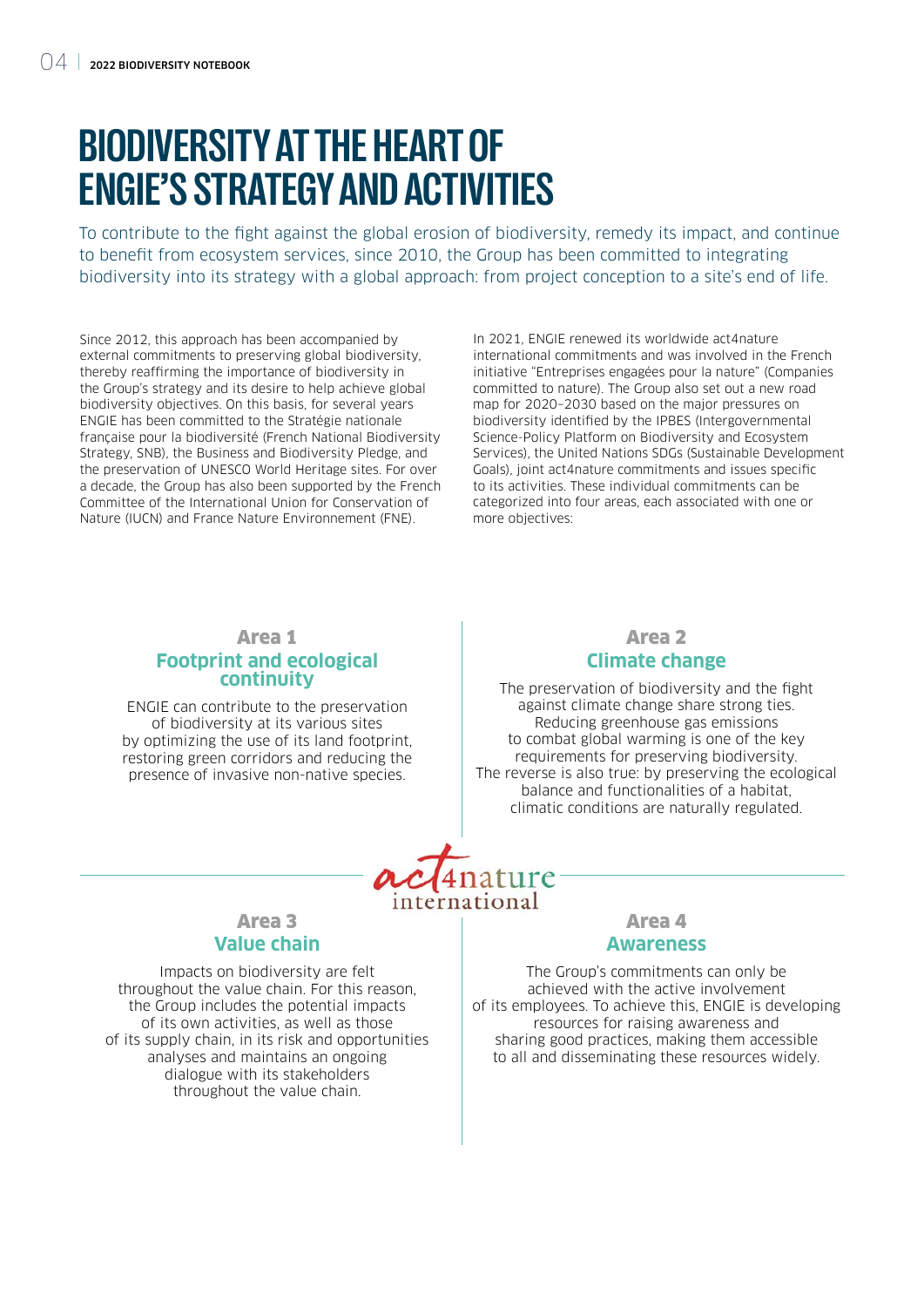# Area 1 • **Footprint and ecological continuity**



# Priority sites for biodiversity\*

Continued development of action plans<sup>1</sup> for sites located in or near biodiversity hotspots using the new definition of a priority site and now including all sites located near a protected area<sup>2</sup>, with no exceptions.



### Ecological site management

Implementation of ecological site management<sup>3</sup> for all of the Group's industrial activities, with no phytosanitary products used and minimal maintenance of green spaces in harmony with nature.

# **Our achievements in 2021**

• 41% of action plans deployed by the end of 2021.

#### **Our objectives**

2025: 50% of priority sites with action plans established in consultation with stakeholders. 2030: 100% of priority sites.

#### **Our achievements in 2021**

• As of the end of 2021, 28% of sites are maintained without phytosanitary products and in compliance with local biodiversity programs.

• Work with the IUCN French Committee and the internal

• 2022: 10 projects identified that comply with the IUCN Standard for Nature-based Solutions. • 2025: implementation of

biodiversity network to identify solutions that comply with the

### **Our objectives**

2025: 50% of sites. • 2030: 100% of sites.

# Area 2 • **Climate change**



#### Nature-based solutions

Contribution to the implementation of nature-based solutions (NbS) in the regions to combat both climate change and biodiversity issues.

# Area 3 • **Value chain**



# Avoid Reduce Offset

Implementation of the "avoid reduce offset" workflow in development projects submitted to the Commitments Committee (CDE) globally and in consultation with stakeholders.

Integration of biodiversity criteria in life-cycle assessments in order to perform an in-depth analysis of the impacts and dependencies on biodiversity related to the Group's activities throughout the value chain with a view to identifying the issues and the

appropriate solutions to tackle them.

# **Our achievements in 2021**

**Our achievements in 2021**

IUCN Standard. **Our objectives**

these projects.

- Revised CSR matrix included in the files presented to the CDE to incorporate compliance with the "avoid reduce offset" workflow. Project files greater than or equal to €30 million reviewed by the Group CSR Department.
- Increased monitoring of matrix implementation scheduled for 2022 including the deployment of internal training.

#### **Our objectives**

2022: 100% of files submitted to the Group CDE analyzed for biodiversity issues in consultation with stakeholders<sup>4</sup> 2025: Review procedure gradually extended to include files with amounts below to the Group CDE's submission threshold.

#### **Our achievements in 2021**

• Analysis of two activities via life-cycle assessment (solar and biomethane). The results will be compared against other methods used in the context of SBT for Nature.

#### **Our objectives**

Review every year two Group activities until 2025.

Supply chain



# Awareness

Area 4 • **Awareness**

Provision of biodiversity awareness modules for all employees (renewal of the 2018 objective).

#### Sharing

Creation of a platform for sharing best practices. **Our achievements in 2021**

• The platform was launched in 2021.

#### **Our objectives**

Platform in operation by the end of 2022.

#### **Our achievements in 2021**

- October 2021: training modules created and made available online. Around 300 employees trained in 3 months.
- Group biodiversity workshop launched.

# **Our objectives**

At least 2 modules/year by 2025, offered in 3 languages.

- 2022-2023: 3,000 employees trained/year.
- 2024-2025: 5,000 employees trained/year.
- \* This objective is included in the 2030 CSR objective of implementing environmental plans for all sites, activities and projects in consultation with stakeholders
- 1 The action plans are part of a defined Group-level framework and are verified on site annually by auditors.
- 2 Expand the type of areas included in the list of protected areas. 3 - Industrial sites included in the Group's environmental reporting scope totaled 792 in 2021.

4 - In 2020, ENGIE made investments (excluding acquisitions) of €2.3 billion, of which approximately 73% were approved by the CDE.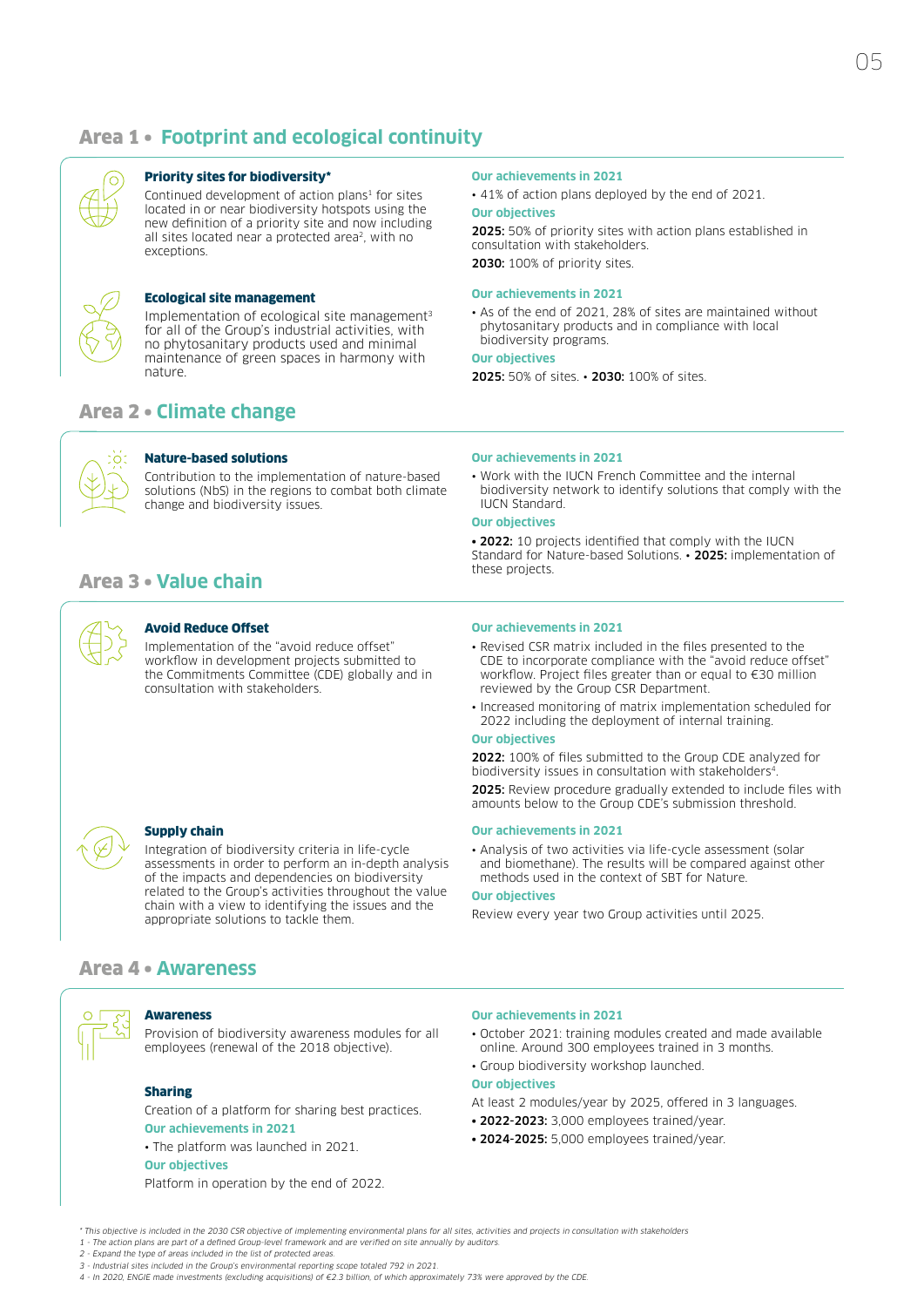# **MITIGATE RISKS, DEVELOP OPPORTUNITIES**

Like all industrial activities, ENGIE's contribute to the pressure on biodiversity. The Group is applying solutions to mitigate the impact of each of them.



Due to the implementation of ecological management, these sites are home to a rich biodiversity and participate in natural population movements

turbines disturb their habitat and can cause collisions

Wind farms are located in such a way as to avoid natural habitats and employ detection systems to stop turbines should birds or bats fly into the vicinity

Most of ENGIE's public service easements are now functioning ecological corridors

limitations and pollutants

Recently, the Group's offshore wind farms have been built with cutting-edge measures to protect biodiversity (aerial surveillance, GPS tracking, etc.)

The degradation of biodiversity poses various risks for ENGIE's activities, the severity of which varies with the degree of reliance on natural ecosystems. However, biodiversity also represents an opportunity to create value for the Group.



#### **Reliance on nature**

All the energy production processes implemented by ENGIE rely on ecosystemic services, making them vulnerable to any disturbance to these. Understanding which ecosystem services underpin production processes helps the Group improve its performance by preventing natural hazards and by making its processes more resilient.



**Regulatory changes** In addition to the existing conditions for operating permits and due diligence, regulations on biodiversity are intensifying. ENGIE has anticipated these developments and is committed to offering innovative solutions to reduce and offset its **impacts** 

# **Dialog with local stakeholders**

Good biodiversity management improves local integration with stakeholders and increases the acceptability of ENGIE's activities over the long term, including for the development of renewable energy.



## **Market risks**

Changing consumer preferences for products with a reduced impact on biodiversity, or buyers' demands for the protection of biodiversity in the supply chain, can create market risks.



#### **Financial risks**

These include insurance, access to capital and the loss of investment opportunities, as investors increasingly incorporate the biodiversity footprint into their investment strategies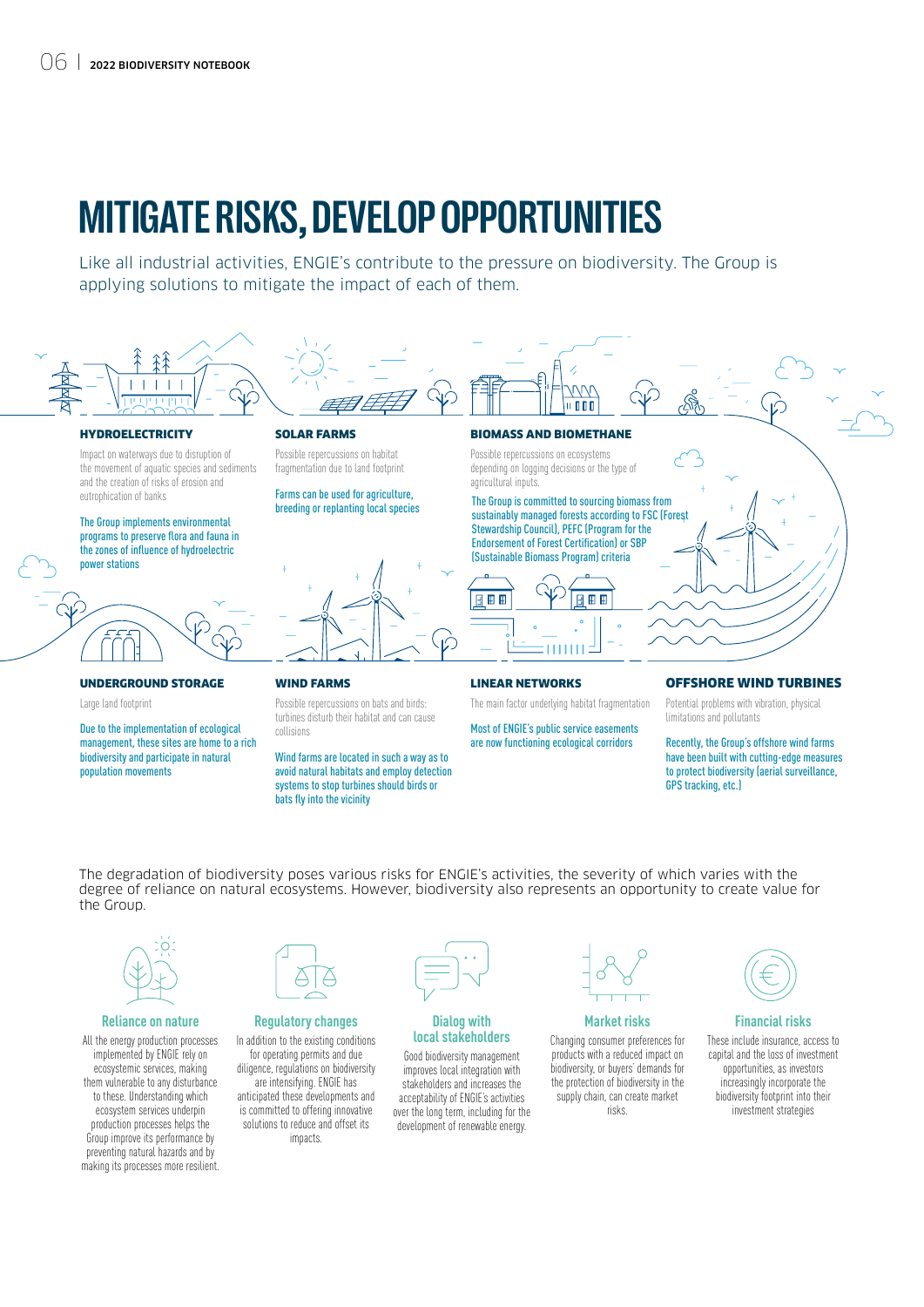# **ACTING TOGETHER TO PRESERVE BIODIVERSITY**

In order to breathe life into its project and achieve its target, ENGIE is supported by two key partners:



The partnership with the French Committee of the IUCN enables: • The Group to use the Committee's expertise to further

- incorporate biodiversity into its strategy and activities; • The conduct of joint discussions with members, experts and
- corporate partners of the French Committee;

• ENGIE to provide support and participate in initiatives and projects carried out by IUCN France.



# **The France Nature Environnement (FNE) Federation**

The partnership with France Nature Environnement is more focused on operations by supporting tangible achievements and networking with local associations.

- The development of tools that will allow us to adapt our strategies and indicators at the local and business level;
- Dialogue regarding areas of opportunity and making contact with local experts;
- The conduct of communication and awareness-raising actions.



# Cédric Barbary,

Head of the Biodiversity Division at ENGIE Green

Who best understands the ecological diversity of a region? Without question: those who live or work there on a daily basis, i.e. organizations, residents and elected representatives. That said, renewable energy also promises to preserve biodiversity. To deliver on this promise, I firmly believe that we, as solar- and wind-farm developers and operators, must draw as much as possible on local partners' wildlife knowledge and the many regional ecological initiatives. **77** 



# **To rely on nature-based solutions to restore the mangroves**

long-term flooding and are already facing operational disruptions due to exhaustion of the marine ecosystem. In order to prevent and reduce these risks, ENGIE has developed the Blue Carbon project, which aims to rehabilitate mangroves in Abu Dhabi using drones to sow seeds with the help of airdrop technology. This action helps to reduce the carbon that could be stored by mangroves is very high. The first stage of this pilot project, which was launched in 2020 with 2,000 seeds seeds airdropped – the success rate for this drop is projected to be will be reproduced in other coastal regions.